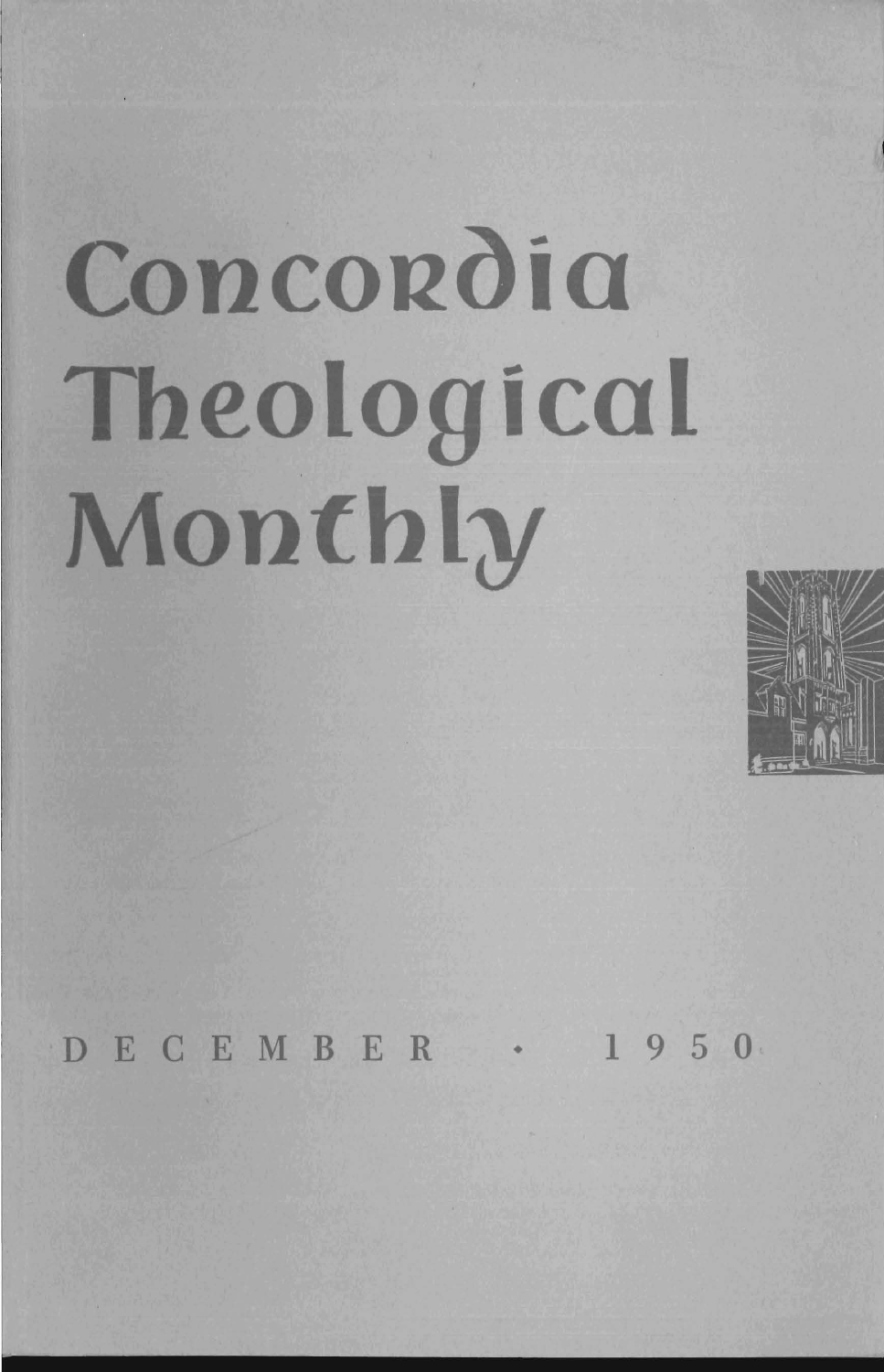## Concordia Theological Monthly

VOL. XXI DECEMBER 1950 NO. 12

# **De** Ministerio Ecclesiastico

Augustana V

By F. E. MAYER

There is room for differences of opinion where the doctrine of the means of grace may be best discussed in a textbook on dogmatics, whether under the Prolegomena, under the Prophetic Office of Christ, in the article on the Church, or as a separate *locus.*  But it is essential that the indissoluble connection between the doctrines of justification and the means of grace be preserved. The order established by the Augustana must be maintained, for grace and faith are correlative terms. Article IV presents justification by faith, and Article V very properly continues: "That we may obtain this faith [described in Article IV}, the ministry of teaching the Gospel and administering the Sacraments was instituted." In passing it might be mentioned that the title "Of the Ministry" is misleading, since the article actually speaks of the means of grace and answers the all-important question: How is faith engendered?

The doctrine of the means of grace is central in Lutheran theology. On the one hand, Lutheranism is distinct from Romanism with its sacramentalism and sacerdotalism. Rome anathematized the Lutheran definition of grace as *favor Dei propter Christum*,<sup>1</sup> and therefore there is no need of a doctrine of the means of *grace.* On the other hand, Lutheran theology is distinct from Reformed theology, of which enthusiasm is a chief characteristic. Liberal theology is a natural outcome of the sixteenth-century enthusiasm, for it prepared the soil for the pantheistic mysticism of Schleiermacher's theology. Liberal theology is predicated to a large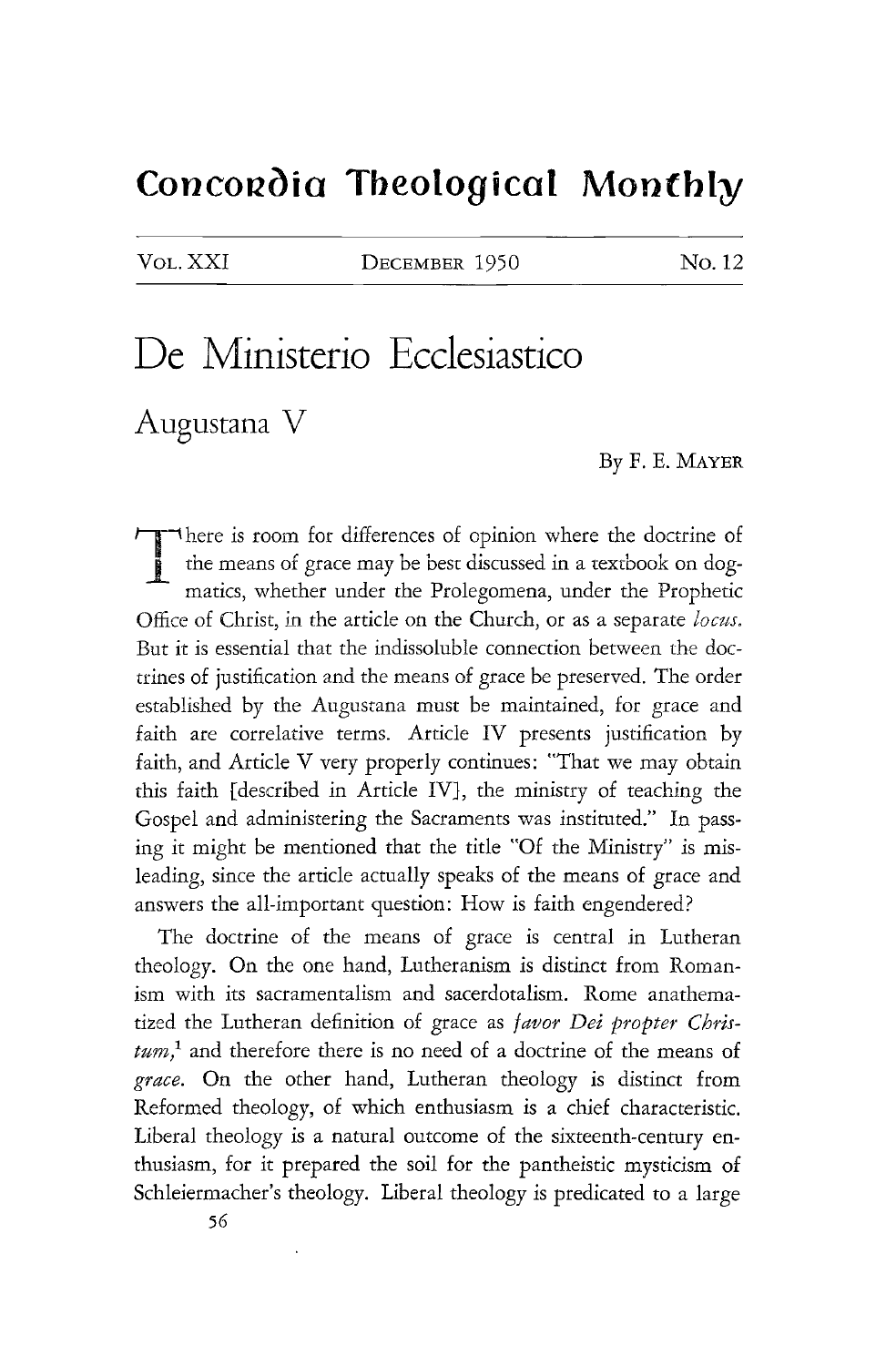degree on the premise that there is no qualitative difference between God and man, and claims that the point of contact between God and man is in man himself. Because of its empirical orientation liberal theology does not hesitate to say that the voice of God can be heard as one shouts very loudly. The *vox populi* has been made the *vox Dei.* True, Neo-orthodoxy has checked this view to some extent. Nevertheless, as C. C. Morrison has recently pointed out, the dialectical theology is oriented in the liberal schoo1.2 The Fundamentalists lay great emphasis on the teaching that the Bible *is* the inspired Word of God. However, many of them have so overemphasized the Holy Spirit's immediate operation that there is little, if any, room left for the doctrine of the means of grace.

The Lutheran Church, therefore, must steer a clear course between the Charybdis of the Roman Catholic *opus operatum* and the Scylla of the Reformed enthusiasm, and the doctrine of the means of grace has attained a central position in Lutheran theology.<sup>3</sup> The great heritage of Lutheran theology which the Lutheran Church must emphasize today is the doctrine as it is briefly stated in Article V of the Augsburg Confession.<sup>4</sup>

#### I

#### "To ATTAIN SUCH FAITH GOD HAS INSTITUTED THE MINISTRY"

1. All Christians are agreed that only the Holy Spirit can engender faith. All Christians believe implicitly with St. Paul (Eph. 2: 1) that by nature man is totally blind, dead, and an enemy of God; that the natural man can understand nothing of the Spirit of God, and that the Gospel is foolishness to him. Luther had to emphasize this truth against the egocentric doctrine of Rome. He did so particularly in his famous *De Servo Arbitrio,* where every capacity for good in spiritual things is denied to natural man. $5$  In line with its basic principle, Rome believes that natural man must be credited with having so many spiritual powers as will enable him to know God without the work of the Holy Spirit. Neo-Thomists, such as J. Maritain, Christopher Dawson, hold that man can find God by employing his natural abilities and the God-given supernatural gifts. This is practically the same view which Moehler held when he said that the fear of the pagan may be defined as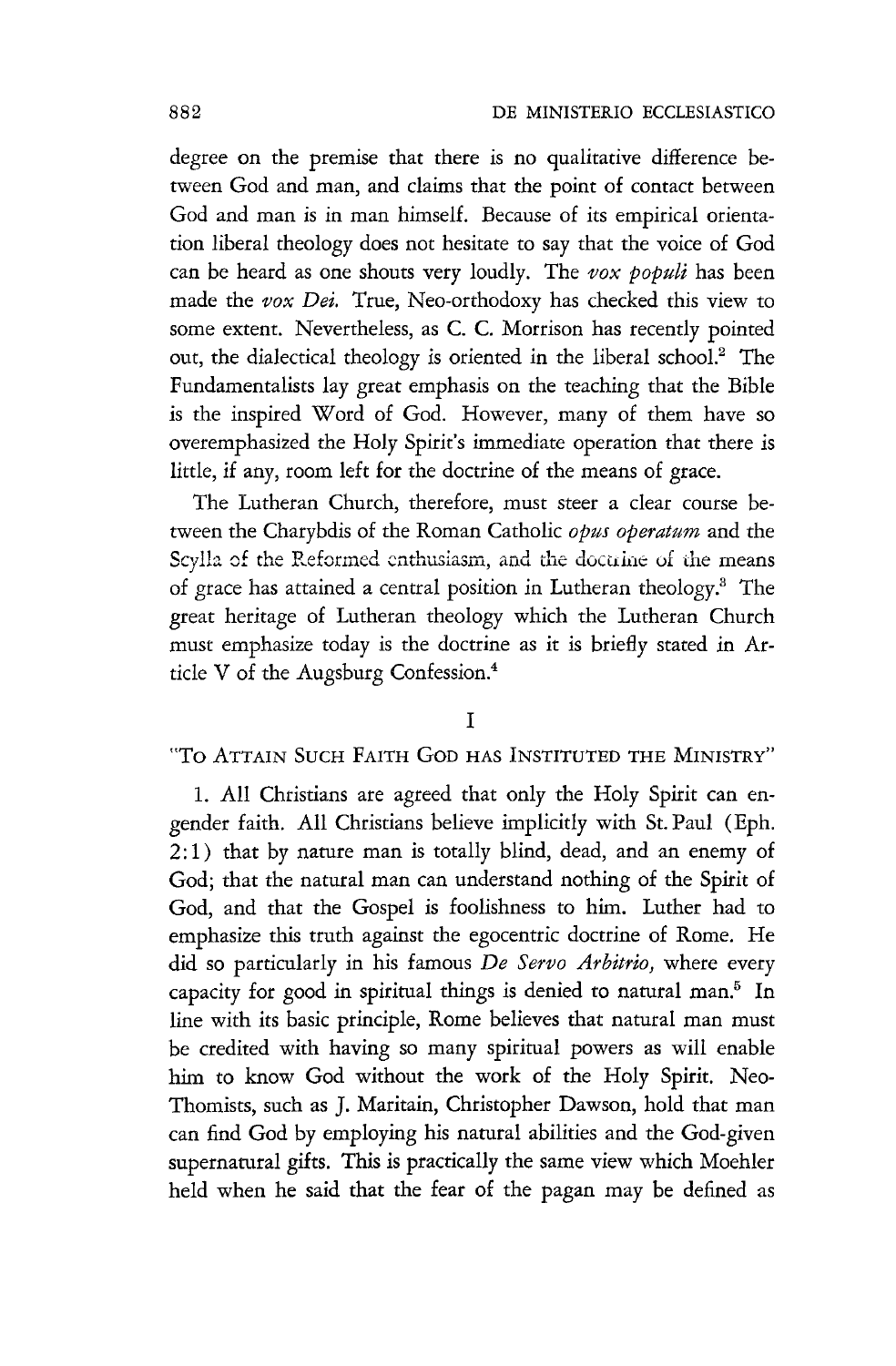the beginning of faith.<sup>6</sup> Our modern "superman," of course, cannot believe that man is by nature totally blind and depraved. Neoorthodoxy has indeed denied to natural man the abilities which liberal theology ascribed to him. But in the final analysis Neoorthodoxy still believes that natural man has so much ability that he can recognize God at least to some extent.7

Lutheran theology teaches the total depravity of man.<sup>8</sup> In the Flacian controversy the Lutheran theologians were constrained to express themselves very precisely on this point, so that they would avoid both Synergism and Manichaeism. In his debate with V. Striegel, M. Flacius held that the image of God has been changed into the image of the devil, and made the extreme statement that original sin is the very essence of man. Incidentally Barth's view on the total depravity of man comes dangerously close to the Flacian error. In distinction from both Striegel and Flacius, Lutheran theology holds that in the area of the Law, man can learn something of God's essence and will. But in the area of the Gospel, man is totally blind, yes, an enemy of God. He cannot see that his sin in reality is nothing but a rebellion against the holy God, in reality an attempted deicide. The doctrine of original sin and man's total depravity by nature is to him an offense. God's judgment on sin appears to him to be wholly unjust, and he revolts with every fiber of his being against the revelation of God's justice from heaven. He places the veil of Moses over his face to shut off his view from the strict demands of God's holy Law, or he is constantly looking for a scapegoat for his own transgressions and loves to blame, just as Adam did in Paradise, someone else, even God, for his sin.

It is indeed surprising how deeply modern man is involved in Greek Platonism, believing that he has by nature the capacity to transcend from the physical to the metaphysical, be that in Roman Catholic *meritum de congruo* (of which Melanchthon says: "Pfui des leidigen Teufels, der Christi heiligen Tod so laestern darf!" 9), be that an enthusiastic dualism, which attempts to distinguish between the corporeal and the spiritual, be that in liberalism, which believes that man is essentially like God. Since modern man does not have the faintest idea of the true essence of sin or the greatness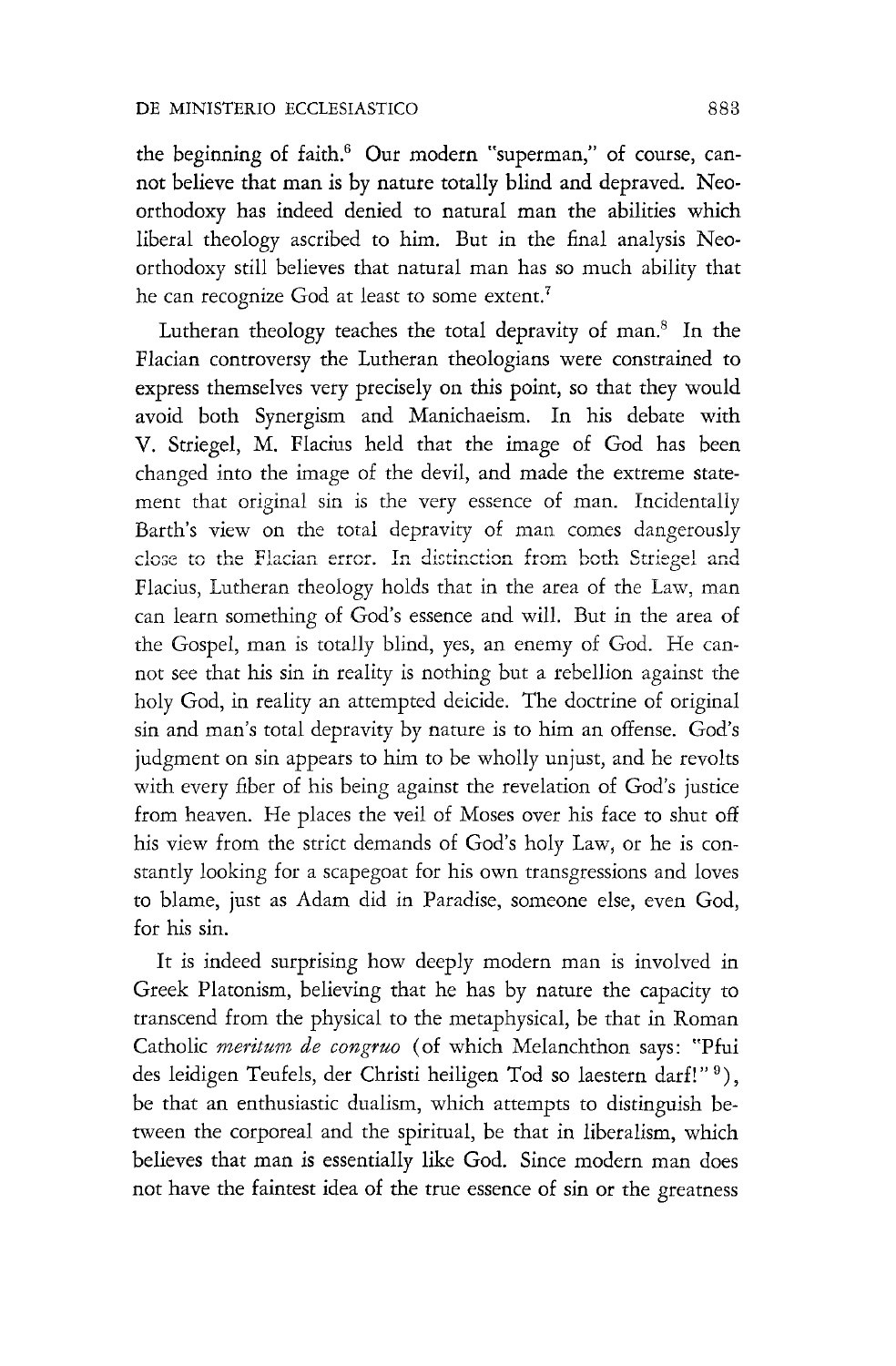of God's wrath, therefore he has no understanding of the wrath of God nor any appreciation for the true meaning of the Cross of Christ. Lutheran theologians, yes, all Christian preachers ought to read and take to heart Luther's exposition of Psalm 90.10 This Psalm takes away from modern man that which he loves best, his own righteousness. I remember so vividly the chambermaid in the Tempelhof in Berlin who refused to understand how "der liebe Gott" could be so cruel and inconsiderate of her righteousness. During our discussions at Bad Boll the problem which came to the foreground again and again was the preacher's earnest question: "Wie koennen wir unsern Volksgenossen das Gesetz Gottes predigen?" Modern man has again talked about sin and probably no longer glibly dismisses sin with statements like "sin is a quest for God in the process of evolution" or "a social maladjustment." Nevertheless the fact that sin is rebellion against the holy God is still a stumbling block and an offense to the natural man.<sup>11</sup>

But the situation is even worse. Where physical death has entered, there immediately a vicious activity takes place, namely, a dreadful corruption. Likewise in spiritual death, Eph. 2:3, man is being driven by the devil, and in his alienation from God he manifests his rebellious attitude toward God. In his entire being he repudiates, he resents, and he opposes God and His revealed grace. He cannot and, if a comparative degree is in place, he will not believe. In his conversion or regeneration man is like a stone or block, as Luther puts it.12

For this reason Augustana II describes original sin as both "being without fear of God" and as "concupiscence." This Augustinian definition, describing both the negative and the positive side of original sin, adequately sets forth the total depravity of man in all his affections. It points out one thing particularly, namely, that sin does not consist in isolated acts. The basic weakness of Rome's theology is the fact that it atomizes sin. For this reason it is Luther's great contribution that he has presented sin, as it were, as a collective noun. Yes, that he speaks of original sin as *"die Hauptsuende,"* meaning that original sin is the source, the fountainhead, the summary of all sin.13 Sin is the inherent hostility against God coupled with man's boundless egocentricity - man's is  $\varphi$ *ilautos*,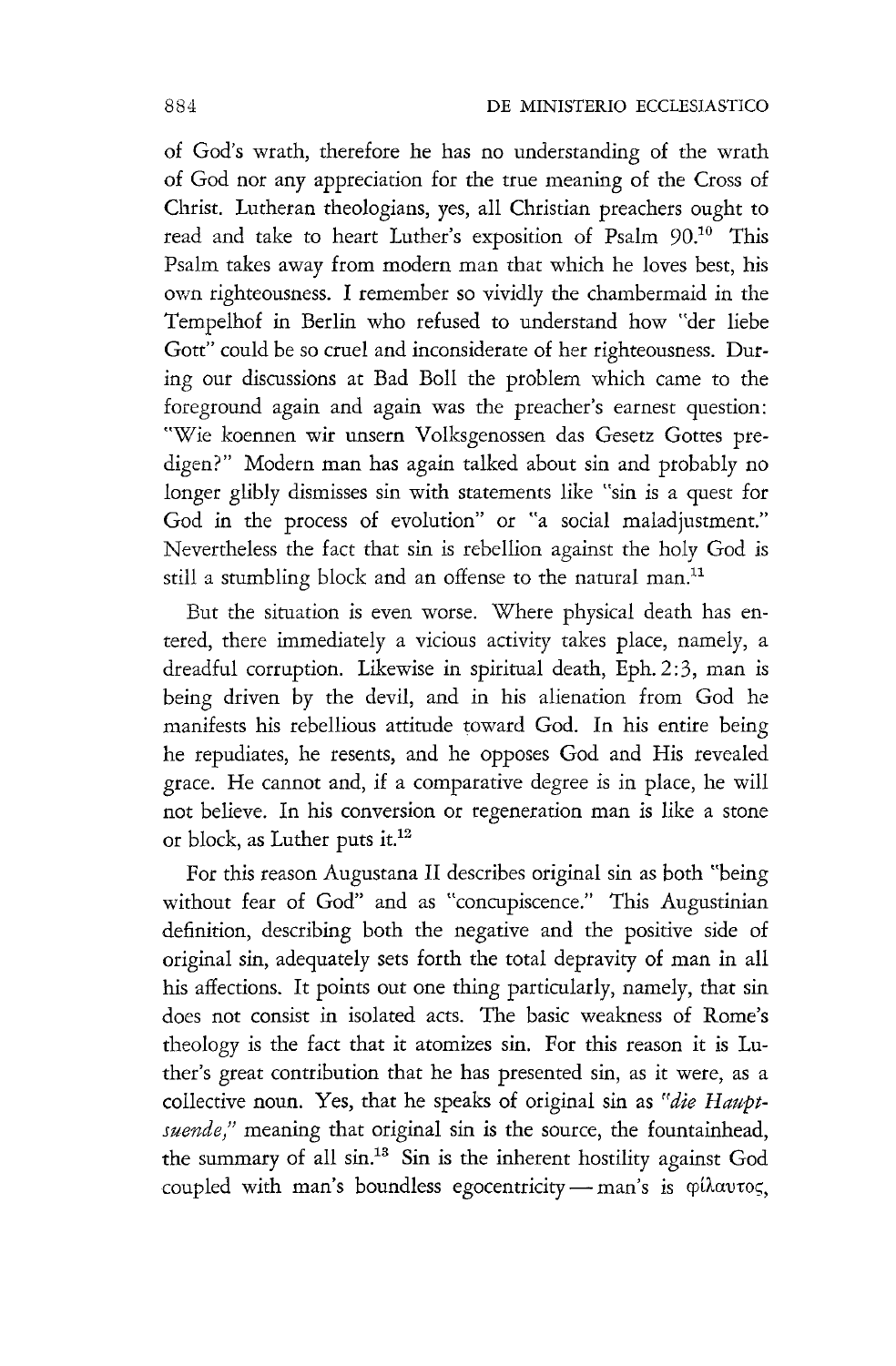2 Tim.  $3:2$  — which manifests itself in the wicked fruits of unbelief and all manner of sin.

Not only is man unable to do anything toward his conversion, there *is* in natural man not the least desire for grace as grace. True, he seeks liberation from the power of sin, but he refuses to accept a liberation through God's grace. He *is* steeped in the thought that he can ascend to the throne of God by a ladder of his own construction. But in doing this he is only sinking deeper into the abyss of eternal destruction.

Only the Holy Spirit can create faith in man, who is by nature dead. Nothing less than the almighty power of God can quicken man who is dead in trespasses and sins, Eph. 1:19; 1 Cor. 12:3. Just as the mighty *fiat* called the light out of darkness, so God has spoken an almighty word of His grace and thereby has kindled light in the Egyptian blindness of our heart, and we have come to the knowledge of the glory of God in the face of Jesus Christ  $(2 \text{Cor. } 4:6).^{14}$ 

But we must maintain just as emphatically that God does His gracious work solely through means. All the Reformed church bodies which follow Calvin's principle of God's sovereign will hold that it would be unworthy of God if man were able to resist God. God would actually, so they say, cease to be the Absolute if it were possible for man to resist Him. Therefore God does not work upon man through the external Word, which, as is proved empirically, can be resisted, but through the immediate working of the Holy Spirit by inner illumination.<sup>15</sup> Furthermore, it must be observed that consistent Calvinists, whether they realize it or not, are inclined to a Platonic dualism, whereby the body and the spirit of man are put into two compartments. **In** Roman theology this dualism has led to the view that the body--not primarily the soul-requires the infusion of grace. For this reason Rome puts such emphasis on the *ex-opere-operato-efficacy* theory of the visible means. **In** Calvinism the emphasis lies on the theory that man's spirit is the predominant part of man and that man therefore does not require audible and visible means. It seems to us that this is one of the basic points of difference between Calvinism and Lutheranism in the doctrine of the means of grace, especially con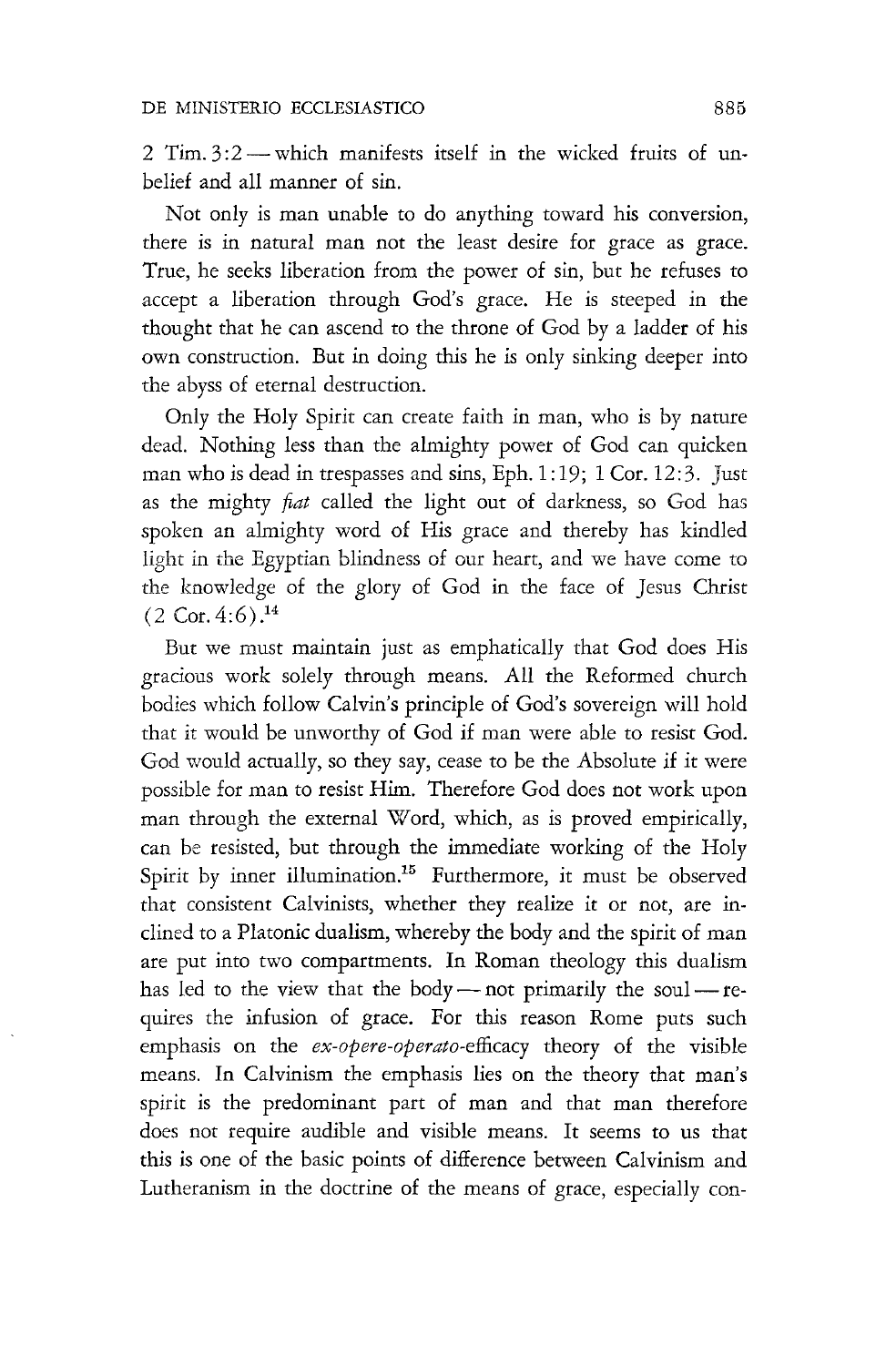cerning Baptism and the Lord's Supper. American Reformed theology also relegates the doctrine of the means of grace into the background because of the belief that all men by nature somehow come under the influence of "the inner light."

It is for this reason that Lutheran theology in America has the specific mission to present the Scriptural doctrine on the means of grace in its entire fullness and relevance. Two points in particular require constant emphasis.

1. God will give His Holy Spirit only through means. The Savior encourages us again and again to pray for the Holy Spirit. However, this Holy Spirit can be obtained only through the means of grace, Gal. 3:2. In Holy Baptism God pours out His Spirit abundantly, Titus 3:5-6, and our Confessions state that only by the Gospel, that is, Word and Sacraments, can we obtain "the eternal things, eternal righteousness, the Holy Spirit, and eternal life." It *is,* as *it* were, part of the ABC of Christendom to know that we do not receive the Holy Spirit in a Quakerlike silent meeting. The first Pentecost did not come because the disciples had sat quietly for ten days, but because they had occupied themselves with the Word of Christ and with His promises.<sup>16</sup>

2. Our Confessions state, furthermore, that the Holy Spirit, given through the means of grace, creates faith through the proclamation of the Gospel. We agree with Luther, who describes the work of God on our hearts in a twofold manner: externally through the oral Word and the visible sign, inwardly through the Holy Spirit. These two activities are in such a relation to each other that the inner effect is accomplished through the external one. Luther had to emphasize this against the Neo-Platonic views of Roman theology as well as against the spiritualism of the Anabaptists. Both, as was indicated already, separate the spiritual and the corporeal, Rome teaching that only the body requires the working of the Holy Spirit and therefore has invented the *opus operatum;*  Spiritualism, however, emphasizes the Spirit, and therefore teaches that the Holy Spirit requires no means at all. According to the Scriptures and Lutheran theology man is both body and soul, and therefore man according to body and soul, that is, the total person, must be converted by the Holy Spirit and sanctified.<sup>17</sup>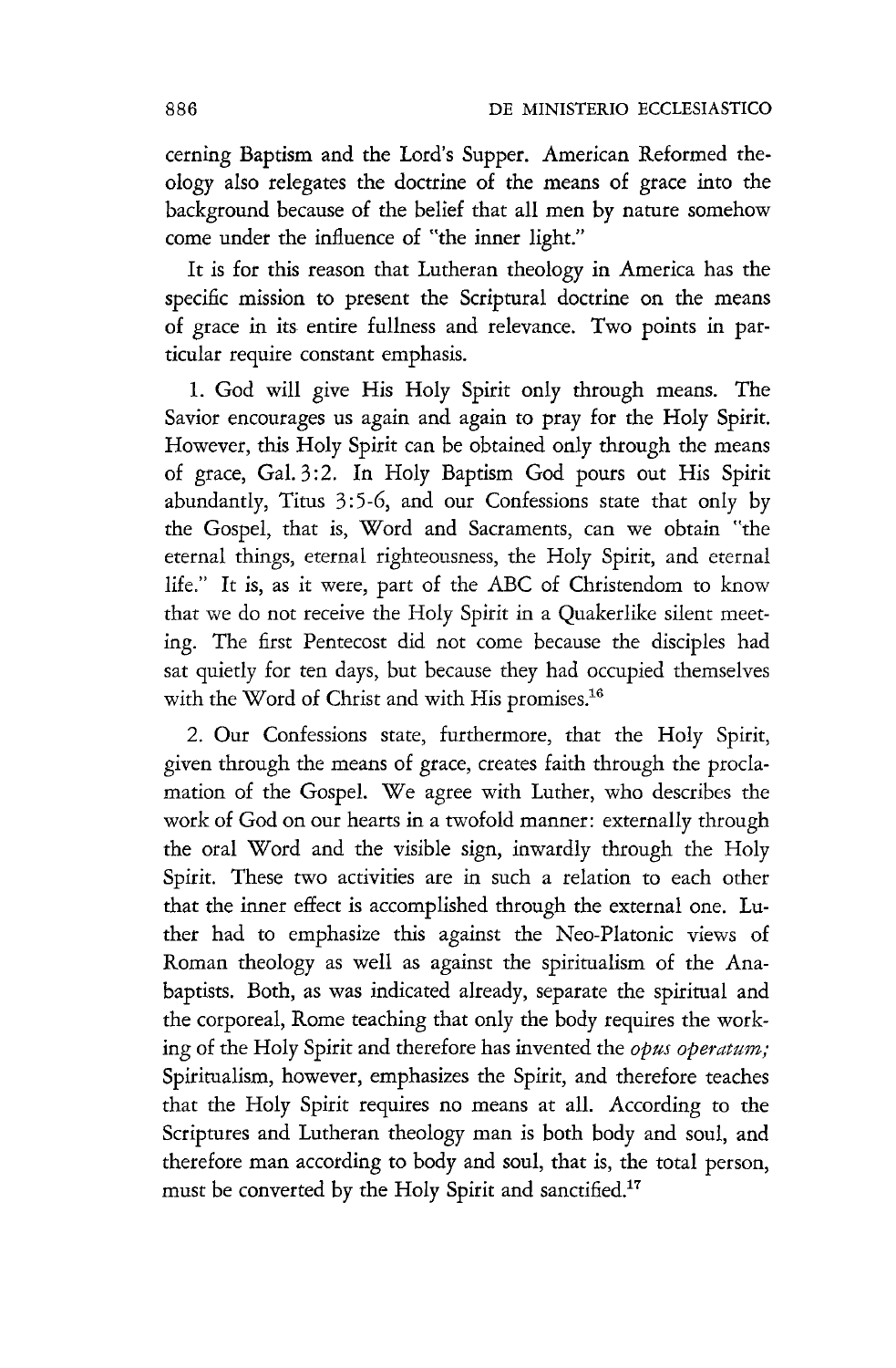### "GOD HAS INSTITUTED THE MINISTRY OF TEACHING THE GOSPEL AND ADMINISTERING THE SACRAMENTS"

The "ministry" as presented in this article is the means of grace, the proclamation of the Gospel. This "Gospel" confronts us in three forms, 1. the written Word, 2. the spoken Word, and 3. the visible or signed Word.

1. The written Word is the Gospel in which God reveals Himself and through which He engenders faith in the heart of man. Lutheran theologians have sometimes been accused of so emphasizing a so-called "static" view of the Scriptures that they have lost sight of the "dynamic" character of the GospeL The charge is also phrased as follows: Orthodox Lutheran theology is so concerned to maintain the inerrancy of the written Word that it has ignored the power of the oral proclamation and finds great difficulty in understanding the New Testament concept of the *kerygma.*  But Lutheran theology *is* far removed from ascribing to the Bible such an objectivity that Scripture becomes, as it were, a "paper pope." Lutherans do not consider the Scriptures as a collection of dogmatical propositions which are apprehended intellectually and are reproduced in a precise dogmatical formulation.<sup>18</sup> The revelation of God in the Scriptures does not consist in this, that God's revelation *is* like a newspaper report concerning God's essence and God's deeds. God's revelation *is* at the same time a mighty activity which reaches into our lives and affects us most vitally. The central message of Scripture, the Reconciliation, is not only a drama which is enacted outside of us, but is at the same time an activity of God taking place within us. God confronts us in the Scriptures. We search the Scriptures because in its testimony of Christ it brings us life and salvation. From this viewpoint there is a correlation between the two facts that the Scripture is the infallible and inerrant Word of God and that this inerrant Word of God is God's gracious Word to man. Thus the written Word is not a dead letter, but it is spirit and life. This is what Luther had in mind, when he said:

Hiernaechst, dass uns nicht jemand betruege, so sagt Johannes abermal wider die Schwaermer, er schreibe dieses: "Solches habe ich euch geschrieben." Der Buchstabe ist bei ihnen ein totes Wesen auf dem Papier. Johannes aber spricht: Ich schreibe euch,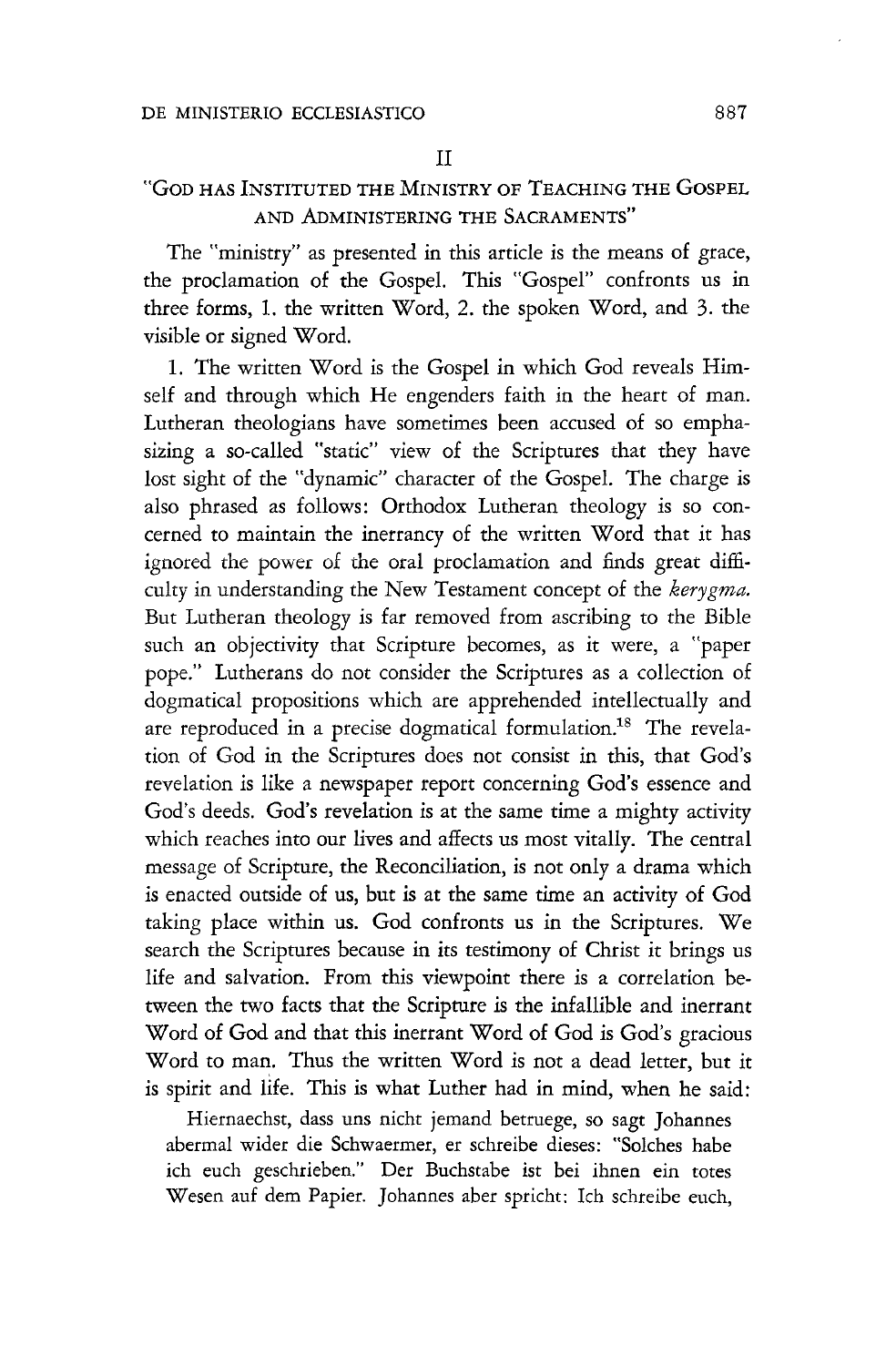sintemal die Schrift dazu dienen soIl, dass der Brief ein Mittel sei, dadurch man zum Glauben und ewigen Leben kommt. Denn also spricht Johannes im 20. Kapitel, v.31., seines Evangelii: "Diese sind geschrieben, dass ihr glaubet, Jesus sei Christ, der Sohn Gottes, und dass ihr durch den Glauben das Leben habt in seinem Namen." Deswegen sollen wir das wissen, dass das Zeugnis Gottes nicht zu uns kommt, ohne durch die muendliche Stimme oder durch die Schrift. "AUe Schrift, von Gott eingegeben, ist nuetze zur Lehre, zur Strafe, zur Besserung, zur Zuechtigung in der Gerechtigkeit, dass ein Mensch Gottes sei vollkommen, und zu allen guten Werken geschickt," 2 Tim. 3,16.17. Ingleichen im vorhergehenden 15. Vers des angezogenen Kapitels: "Weil du von Kindheit auf die heilige Schrift weissest, kann dich dieselbige unterweisen zur Seligkeit, durch den Glauben an Christum Jesum." Item, 1 Tim. 4,13: "Halte an mit Lesen, mit Ermahnen, mit Lehren." Warum befiehlt er, die Schrift zu lesen, wenn es ein totes Wesen *ist?*  Warum schreiben und geben sie selbst Buecher heraus, wenn der Buchstabe nichts gilt noch nuetzt? Warum wollen sie uns und andere durch ihre Schriften unterweisen? 19

The Barthian view of the "threefold Word" is entirely foreign to Lutheran theologians. His concept of the Word is, in the first place, the activity of the *logos* in eternity; secondly, the reproduction of a revelation given to the Prophets and Apostles; and, thirdly, the witness of this revelation as it is proclaimed by the Church today. Such a definition separates the Word as revelation from the Word which is in the Scriptures, and will ultimately lead to the individual determining as to what is and what is not the Word of God.20

2. The Sacraments are to be co-ordinated with the Word so that the same thing which applies to the Word applies also to the Sacraments. The Apology has appropriated Augustine's statement: "The Word comes to the element, and thus it becomes a Sacrament," i. *e.,* the Sacrament is the visible Word. We do not object to this epigrammatic statement, so long as a person does not thereby wish to defend the symbolic view of the Sacraments which Augustine held. *Essentially* there is no difference between the written Word and the visible or sign Word in the Sacraments. I suppose the real distinction lies in this, that the Sacraments are the individualized Word of salvation.21 The Reformed view the Sacraments primarily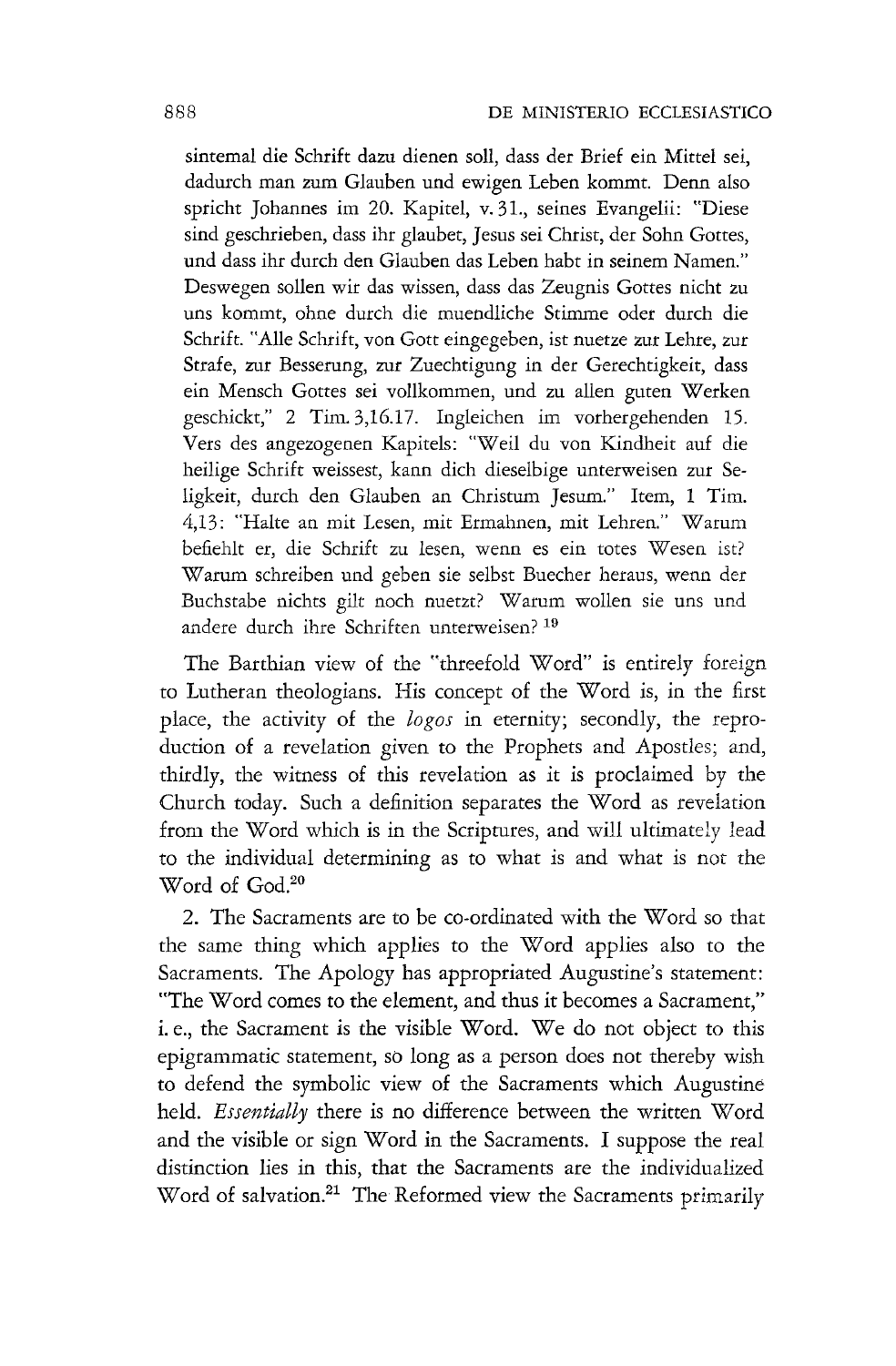as signs and badges whereby the Christian can be recognized as a Christian. Sacraments, as our Confessions point out, are signs and testimonies of God's will toward us for the purpose that thereby faith is engendered or strengthened. True, Baptism is a symbol of our daily repentance, but, as Luther points out, Baptism also effects what it symbolizes.<sup>22</sup>

It must be emphasized by Lutheran theologians that the doctrine of the means of grace and the Sacraments in particular uncover and place into sharp emphasis the basic difference between the Lutheran, on the one hand, and the Reformed and Catholic doctrines, on the other. I find in the Reformed doctrine on the Sacraments merely a symptom of their entire theology. Likewise, Rome's sacramentalism is merely consistent application of its basic premise that the Romanist works out his salvation by meticulously observing all the commandments of the Church, for which obedience he receives strength from the Sacraments.

3. Because man finds it so difficult to accept the rich treasures of God's grace in true faith, therefore God has many ways to reveal His gracious will to men. In addition to the written and the signed Word, God has also given us the spoken Word. The sequence in which the three forms of the Word are presented in this article does not in any way imply or indicate that the spoken Word is the least important and effective. In Lutheran theology the oral proclamation of the Word is on the same level in its efficacy as the written or the signed Word. However, it is true that ordinarily the oral proclamation, the *kerygma,* is the most commonly employed method through which the Holy Spirit brings men to faith.<sup>23</sup> The famous dictum of Luther that the Word must be "cried out," as well as the many statements in which Luther states in effect that it is pity that the Word was written, because it was intended by God to be proclaimed orally, $24$  all these statements must be understood in the light of their historic setting. Probably two things are sometimes overlooked when men call upon Luther as their authority for stressing the oral proclamation to the exclusion of the written Word. First, Aristotelian scholastics saw in the sentences of the dogmaticians a logically well organized *corpus doctrinae*. Against this view Luther was compelled to say that the Gospel is not a philosophical system to be comprehended by the intellect, but God's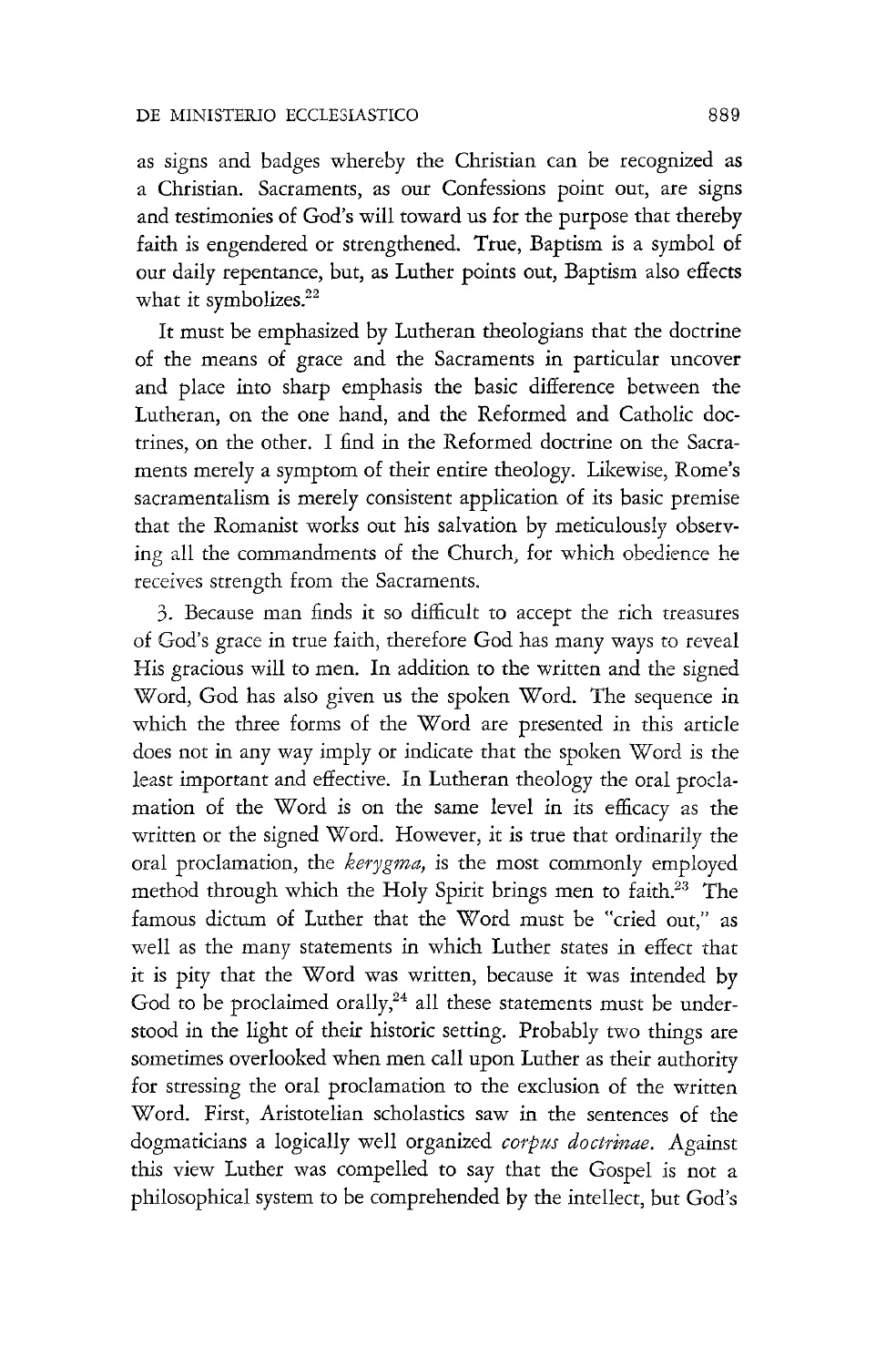living Word of grace and redemption, and as such intended primarily for the heart, and that it can be comprehended only by the heart. "Faith cometh by hearing," for the proclamation and the hearing are, as it were, the most effective means whereby the Holy Spirit reaches the heart of man. In the second place, Rome had invented the theory of the *opus operatum,* and Luther's emphasis of the spoken Word was directed particularly against such a mechanical procedure.

It is not beside the point to state that the Law is in no wise to be viewed as a means of *grace.* This is important, since Barth has defined the Gospel as God's condescension to speak to man, whether that be on Mount Sinai or at Bethlehem. This view is, of course, a natural result of his overemphasis of God's sovereign will and of God's sovereign claim upon man. According to Barth, faith is viewed as a dare; however, not as a dare on the promises of God alone, but a dare on every revelation of God.<sup>25</sup> The preaching of the Law is necessary, for in it God does reveal something which man in his depraved condition does not know. The Law reveals God's justice and tells us what His holiness comprehends and wherein the righteousness consists which He demands of us. In fact, the Holy Spirit must take the Law into His own hands to prevent man from being led either to a Pharisaical security or to despair. Natural man is offended at the high demands which God makes upon him and at the eternal punishment which He threatens, and thus in reading the Law is driven to anger and hatred of God. On the other hand, it may happen that the veil of Moses prevents man from seeing sin in its true light. By nature we are all Hegelian relativists and would measure God's demands by our own ability, forgetting completely that He who makes demands upon us is eternal and perfect Holiness. Therefore we dare not measure our guilt by the guilt of our neighbor, but only in the light of Him against whom we have sinned.<sup>26</sup> Only the Holy Spirit can bring about the true understanding of the Law and lead the sinner to the abyss of hell, where he will exclaim in despair: "Against Thee have I sinned, not against my parents, my wife, my fellow men." There is no spark of comfort or hope in the Law.

Comfort is found only in the Gospel, and thus Law and Gospel forever remain exclusive concepts. The distinction which Luther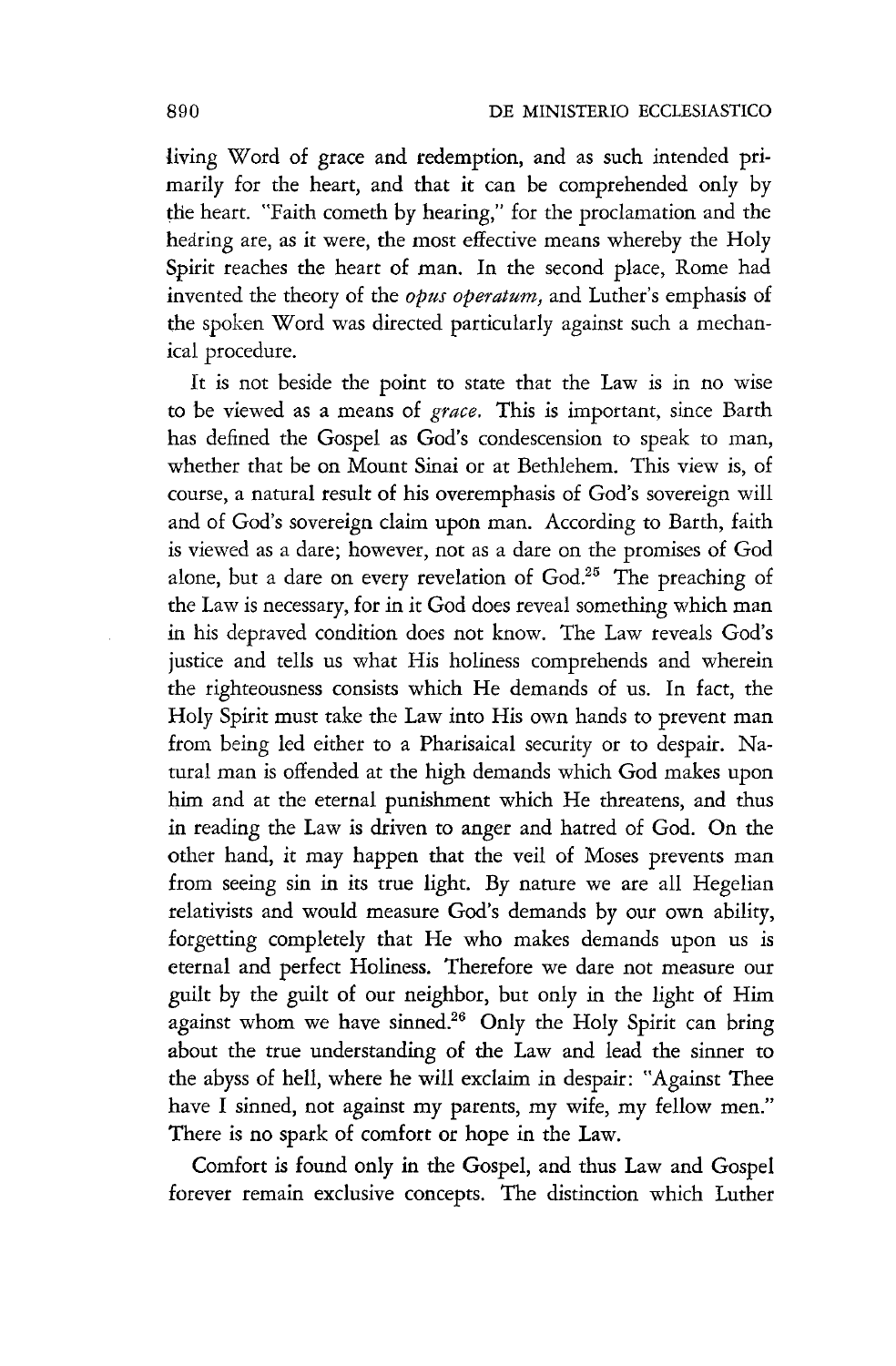and the Lutheran theologians urge between Law and Gospel is more than of historical interest. This again strikes at the very heart of Lutheran theology and delineates very sharply the difference between Lutheran, on the one hand, and Catholic and Calvinistic theology, on the other hand. $27$ 

#### III

### "THROUGH WORD AND SACRAMENT AS THROUGH MEANS THE HOLY SPIRIT IS GIVEN"

Man has ever attempted to bridge the chasm which exists between himself and God. A synopsis of these attempts is beautifully stated by Dr. Koeberle in his *Quest for Holiness.28* These attempts on the part of man are not only foolish, but entirely superfluous. Christ has reconciled the entire world with God, and God is now reconciled with all men. God Himself has removed the wall of partition through the death and resurrection of Jesus Christ. Furthermore, Christ as our Prophet alone is able to reveal to man the essence and the will of the Father; in the words, in the life, and in the death and resurrection of Christ we behold God in His true essence, and that is the final revelation of God. In nature, in history, and in our own conscience we do find some traces of God. Whoever believes that by an empirical approach he can determine who and what God is, will experience in a terrific awakening that his concept of God was nothing but a terrible caricature of God. The face of God, as Luther points out, can be found only in Christ. In His prophetic office Christ not only reveals the gracious will of God, but in this revelation there is also the power to offer the grace of God to us and to engender faith to accept it. Christ speaks as one having authority, which means that His speaking is nothing but doing. Luther coined the phrase "Christi Wort ist eitel Taetelwort," in other words, Christ's Word always results in an event. His words are words of life, not only that they speak of life, but that they actually give life. Christ's invitation "Come, for all things are ready" is not a mere invitation, but contains in it the almighty power which offers, conveys, and seals to man life and eternal salvation. The same almighty Word which created light out of darkness has shined into our hearts to engender spiritual light.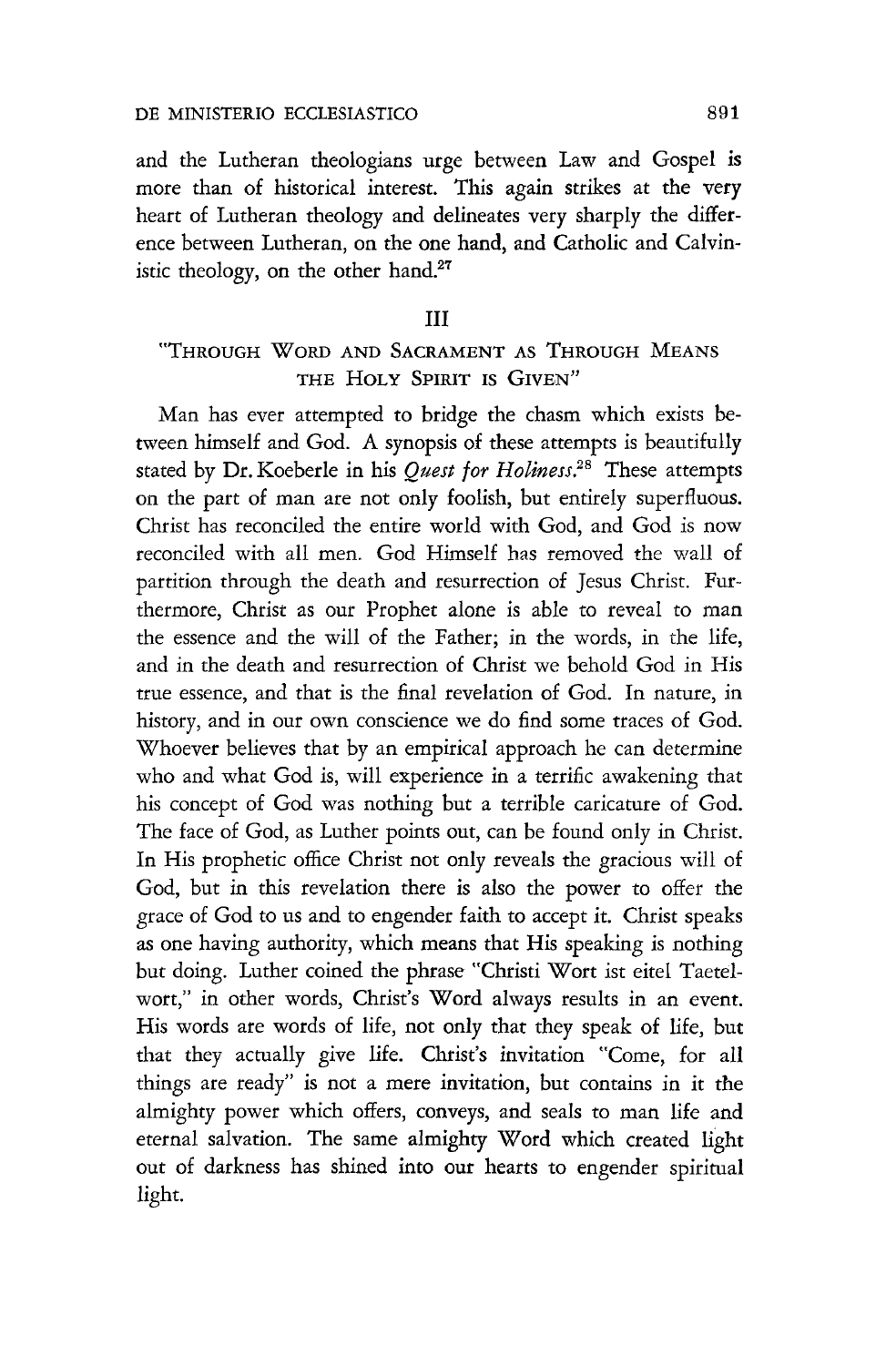We must hear this voice of Jesus if we would know God and if we would accept His gracious offer by faith, and this Word of Christ we hear in the Word, the Bible, in the proclamation, in the absolution, in the mutual encouragement of fellow Christians, and in the Sacraments. Whenever we perform a Baptism, then Christ is speaking to the candidate for Baptism, and by His Word, which we are repeating, He engenders faith. When we proclaim the absolution, then we must always be sure that this Word has the power to do what the words promise, because it is Christ's "Taetelwort." As a taut bow will send the arrow through the air by virtue of the tension in the bow, so the power of Christ's Word spoken two thousand years ago remains the same until the end of time.<sup>29</sup>

The efficacy of the Word is present even when men through their own hostility reject Christ and His Word. How could a man resist the Word of God if it did not have a power? For that reason we dare never judge the efficacy of the Spirit in the Word by our own personal feelings. In Lutheran theology there can never be any room for any kind of enthusiasm. Every Lutheran Christian, in fact every Christian, believes that the Gospel is the power of God unto salvation.<sup>30</sup>

#### IV

#### "'WHEN AND WHERE HE WILLS"

The Holy Spirit has reserved for Himself the time and place when and where He will engender faith. He has bound us to the means of grace, and the question whether or not the Holy Spirit can engender faith immediately is entirely beside the point. This means that the Word of God does not become the Word of God when it pleases the Holy Spirit to engender faith in us. Our Confessions merely want to indicate that we have no business to attempt to scrutinize the mysterious dealing of God with individuals and with entire nations.<sup>31</sup> Since God has not told us the time of our own or of other people's conversion, therefore we must be occupied with the Word constantly and leave the time of God's activity to Him.

The Lutheran doctrine of the means of grace gives all glory to God. We can render God no greater service than to cling firmly to His Word and to believe firmly all His promises whether we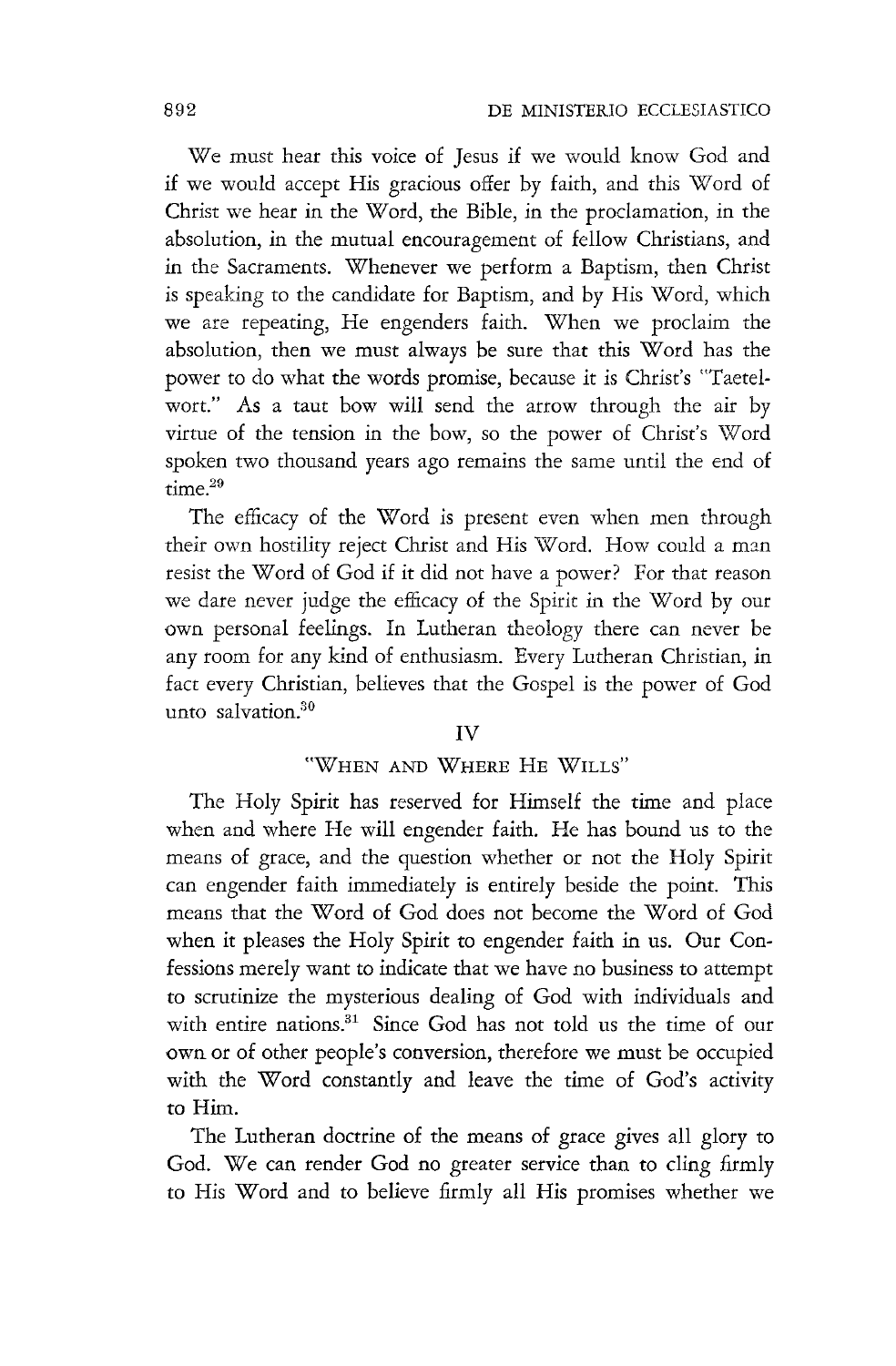feel them or not. Our Confessions state very correctly that the highest form of divine worship is the faithful acceptance of the Gospel proclamation. The Lutheran doctrine of the means of grace gives to every Christian an objective and therefore a firm foundation for his faith. For this reason the Christian can always say: "I believe what the *vi* ord of Christ promises, whether I feel it or feel it not."<sup>32</sup>

St. Louis, Mo.

#### **FOOTNOTES**

- 1. Council of Trent, Sess. VI, Canon 11.
- 2. CONCORDIA THEOLOGICAL MONTHLY, 1950, p. 617 ff.
- 3. At its initial meeting at Lund, Sweden, the Lutheran World Federation made the Lutheran doctrine of the means of grace the central theme of the dogmatical discussions. *Proceedings of* L *WF,* Philadelphia 1948, pp.  $44-61$ .
- 4. This article is in substance one of the essays read at the first Bad. Boll Free Conference, 1948, on the contents of Augustana V.
- 5. Philip Watson, *Let God Be God,* London, 1947. See especially chapter 2. The author, an English Methodist, did his graduate theological work at Lund and his treatise is in the spirit of the Lundensian theologians.
- 6. Adam Moehler, *Symbolism,* tr. by]. B. Robertson, London, 1906, 5th ed., p. 69 f. John Wesley held that a pagan can be saved if he lives according to the measure of light with which God provides him.
- 7. See Emil Brunner, *Man in Revolt*, translated by Olive Wyon, New York, 1939, and Reinhold Niebuhr, *The Nature and Destiny of Man,* New York, 1941, on Neo-Orthodoxy's view of the image of God.
- 8. Formula of Concord, S. D., II, 9, and the relevant section in the Historical Introductions in the *Triglotta.*
- 9. Apology, VI, 48.
- 10. Theodosius Harnack, *Luthers Theologie,* Muenchen, 1927, Vol. I, ch. 2.
- 11. Formula of Concord, S. D., II, 43.
- 12. The Elector August, who financed the conferences which led to the formulation of the Formula of Concord, suggested that the strong terms used in S. D., II, 19, be deleted or at least modified. He objected particularly to the statement that man's heart is likened to "einem harten Stein, so dem, der ihn ruehrt, nicht weicht, sondern widersteht, und einem ungehobelten Block und wildem, unbaendigem Tier," because they had been exploited by Flacius in the interest of his thesis that original sin belongs to the essence of man. The theologians answered that this definition of man was Scriptural: Jer. 5:3; Ezek. 36:26, and Is. 48:4. Fr. Frank, *Die Theologie der Concordienformel, Erlangen,* 1858, Vol. I, 138 ff. W. Preger, *Matthias Flacius Illyricus,* Erlangen, 1859, II, 302 ff.
- 13. Many theologians consider Luther's classic statement concerning sin in Sma1cald Articles, III, i, 1, the best definition of the true nature of sin. Cp. also Apology, II, 26 f. Joachim Iwand, "Sed peccatum originale per hominum unum," Evangelische Theologie, Muenchen, 1946, p. 26 f.
- 14. See the many references in the Formula of Concord, S. D., II, 26, which ascribe conversion exclusively to God. In passing, it should be stated that neither Scripture nor the Lutheran Confessions in emphasizing monergism in conversion teach that God's converting power is irresistible.  $-$  Neo-Orthodoxy has stemmed the tide of American Liberalism which ascribes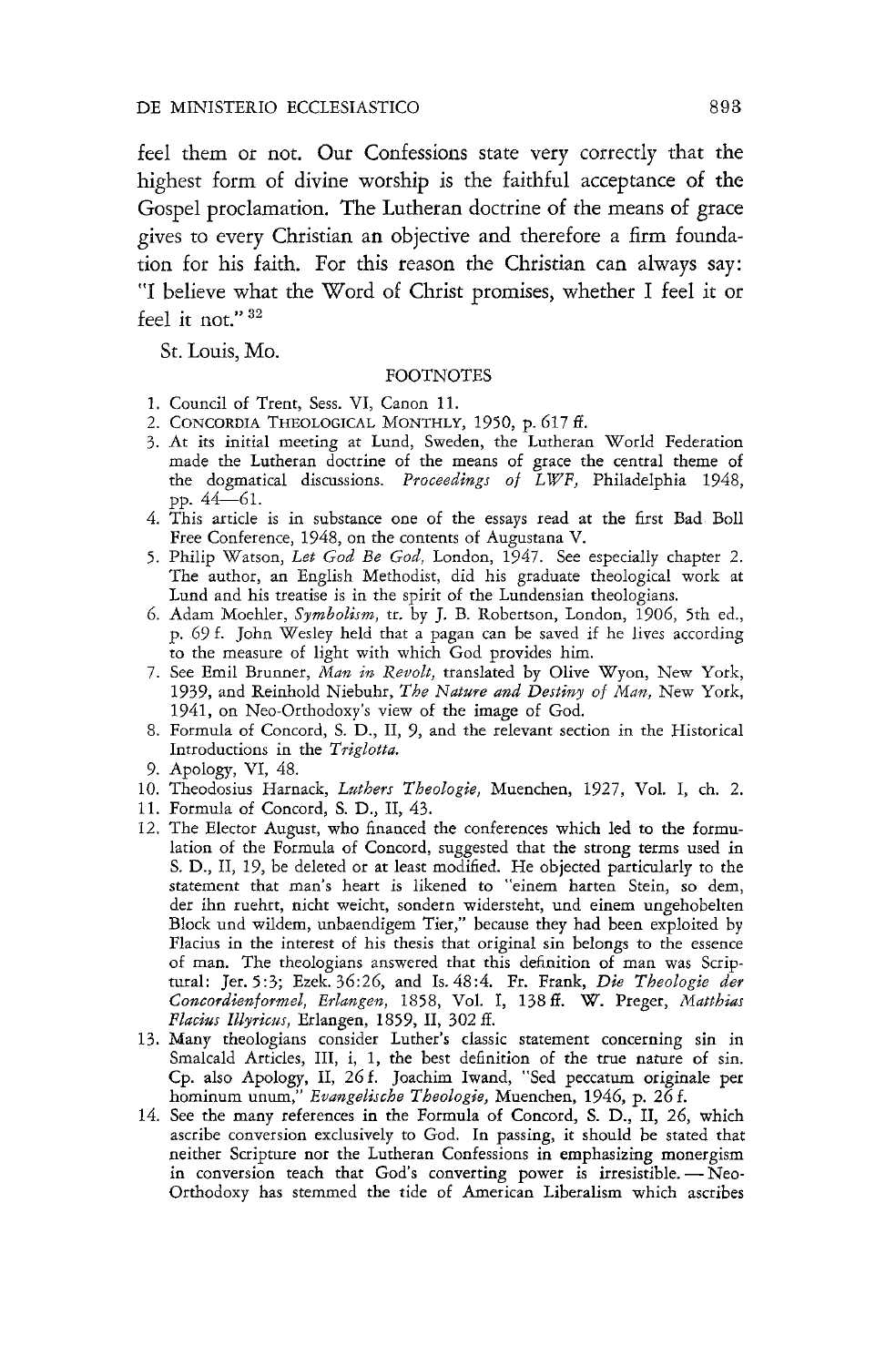to man such ethical and spiritual powers as exclude rhe work of God completely. Brunner states: "All our modern progress not only has not brought us any nearer to essential truth; indeed it has only led us still further into the feeling that we know nothing, that everything is dim and obscure, that we are strangers in the universe. Ultimately does not an honest little sparrow know more about the mystery of nature than we who are so clever? Oh! the irony of *homo sapiens,* oh! the tragi-comedy of man who confuses himself with God" *(loc. cit.* 182). But Neo-Orthodoxy is not ready to announce a complete parting of the ways from Liberal Theology. Niebuhr, for example, states: "Against pessimistic theories of human nature which affirm the total depravity of man it is important to assert a continued presence in man of the *justitia originalis"* (1, p. 296).

- 15. While the American Calvinistic churches have very largely divorced themselves from many of Calvin's theological deductions, nevertheless the basic principles of Calvinistic theology are still evident. A study of the Westminster Confession shows clearly that the "sovereign will of God" still is, as it were, the *leitmotif* of American Calvinistic theology.
- 16. See Luther's classical statement on "Enthusiasm" in Smalcald Articles, III, 8. Cp. also Augsburg Confession, 28, 3; Formula of Concord, S. D., II, par. 75.
- 17. Luther's theology breaks with the long history of Greek thinking within the Christian Church, and that break is complete. It is for this reason that Luther can say that since "water and Word are *one* Baptism, therefore also body and soul must be [jointly] saved: the soul through the Word which it believes, the body because it is united with the soul and appropriates Baptism in so far as it is able." Large Catechism, Baptism, par. 44. Concerning the Lord's Supper he says: "The mouth must live into all eternity because of the heart which lives through the Word," St. Louis Ed., Vol. XX:831. Cp. also the Large Catechism, Of the Lord's Supper, par. 68. Luther summarizes his view: "In short, where the soul through the Gospel has been saved, there also the body has been healed." The doctrine of the resurrection of the body receives much greater emphasis and significance in Lutheran theology than in Calvinistic theology. Cp. also Paul Tschackert, *Entstehung der lutherischen und reformierten Kirchenlehre,* Goettingen, 1910, p. 163 f.
- 18. In the presentation of this topic before a group of European theologians it became necessary to discuss the doctrine of inspiration, especially its meaning in American Lutheranism. A great deal of time in the Free Conference of 1948 was devoted to a discussion of the divergent views on inspiration as they exist between Lutheranism and Barthianism.
- 19. St. Louis ed., IX: 1514. Cp. also Luther's Large Catechism, Third Commandment, par. 91.
- 20. See especially Karl Barth, *Dogmatik,* Prolegomena, Vol. I, 1, 5th ed. Zuerich, 1947, 101 ff. Similarly, and even more specifically, Brunner holds that the Word of God in the Scriptures is as little to be identified with the words of the Scriptures as Christ according to the flesh is to be identified with the Christ according to the spirit. *The Divine-Human Encounter,*  tr. by A. W. Loos, Philadelphia, 1943, IV. For a critique see Cornelius Van Til, *The New Modernism,* Philadelphia, 1946, chapters 6 and 7.
- 21. Tschackert, op. cit., p. 348; M. Reu, Die Gnadenmittellehre, Chicago, 1917, *passim.*
- 22. Luther's Large Catechism, "Baptism," 74. Karl Barth greatly disturbed his Lutheran adherents when he stated that *infant* Baptism is an obscure Baptism (eine verdunkelte Taufe) and a wound on the body of the Church. *Theologische Existenz Heute,* No.4, pp. 17-28. His main thesis reads: "The purpose of Baptism is the glorification of God in the building of the